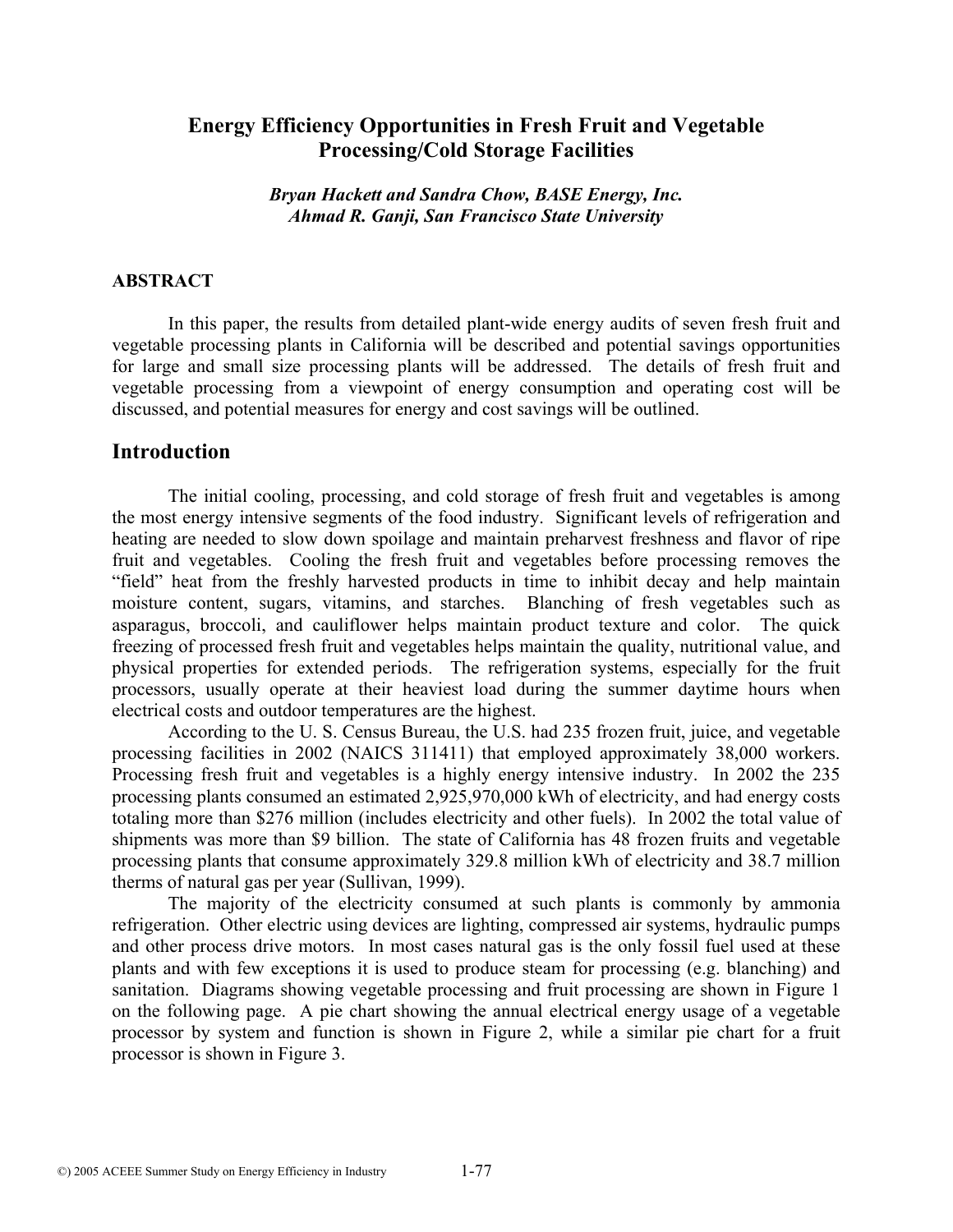

**Figure 1. Vegetable Processing and Fruit Processing Flow Diagrams**

## **Refrigeration Systems**

Each of the facilities that were audited had multiple ammonia refrigeration systems. The refrigeration systems typically support three evaporator temperatures: 35 °F for water chilling, -5 to  $0^{\circ}$ F for frozen storage, and -40 to -25 °F for quick freezing.

The fruit and vegetables that arrive with significant "field heat" are typically held in refrigerated rooms to cool before being processed. The rooms typically have forced-air coil evaporators operating at a temperature of 33 to 35°F. Depending on their initial temperature the fruit and vegetables may spend several hours to days room cooling before being processed.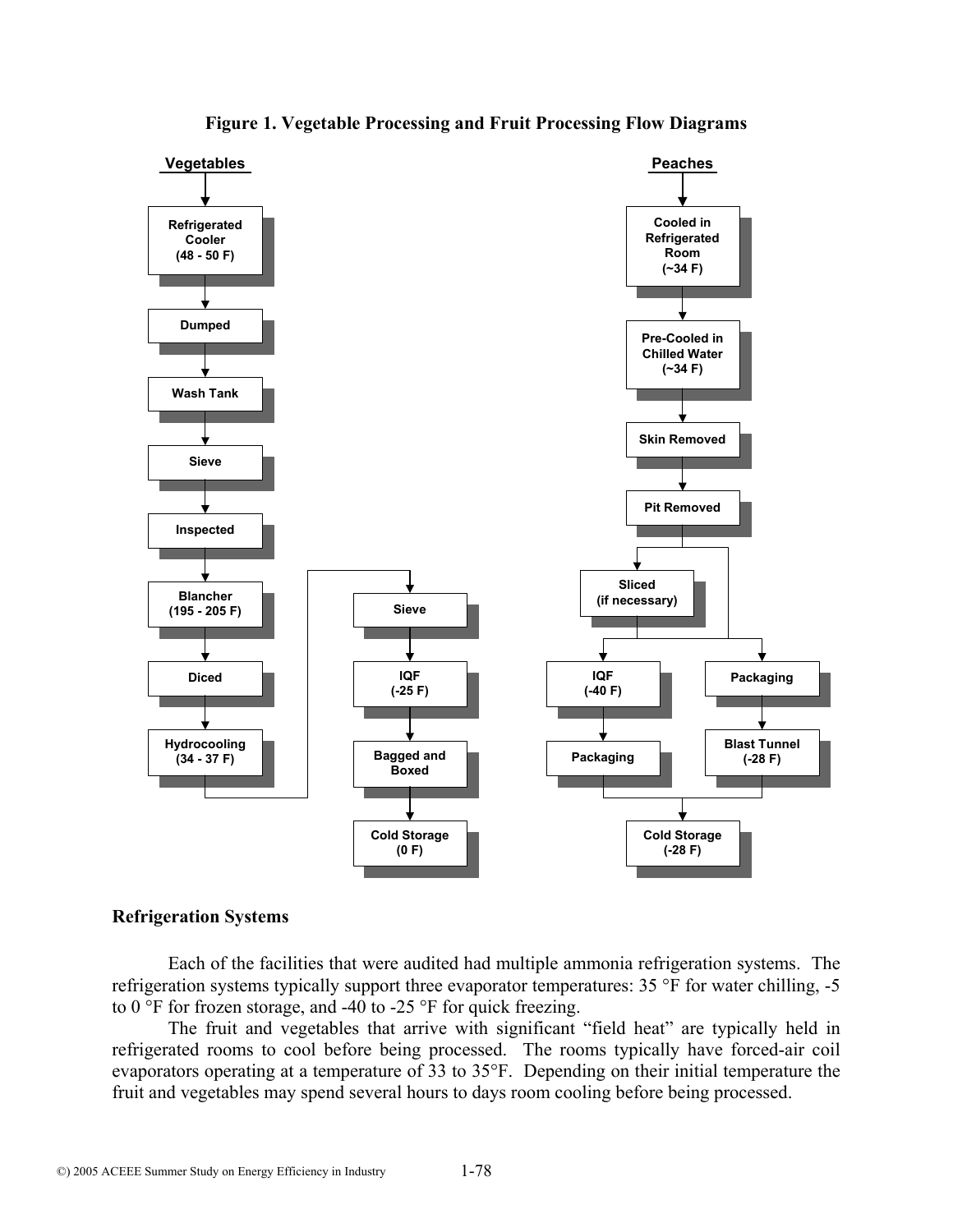Another form of above freezing refrigeration that is common in these fresh fruit and vegetable processors is hydrocooling. Hydrocooling may be accomplished by way of a showertype unit or by an immersion-type unit. In both cases chilled water is typically produced in plate heat exchangers and put in direct contact with the fruit or vegetable. The chilled water evaporator is controlled to operate as close to freezing as possible. Hydrocooling is employed to cool fruit and vegetables just prior to freezing. Using hydrocooling to cool produce down to 33 - 35 °F is much more efficient use of energy than it is to use the evaporators (-40 to -25 °F) in blast tunnels or individual quick freezers (IQFs).

Freezing is an effective method for preserving the physical and nutritional value of food for extended periods of time. A significant portion of a plant's energy is used to reduce the fruit and vegetables temperature below freezing. Air is cooled by an evaporator at -40 to -25 °F and blown by fans to pull heat from the product. Two types of air-blast freezers are used in this industry: stationary freezing tunnels (a.k.a. blast tunnels) and belt freezers (e.g. spiral freezers). Blast tunnels are batch freezing process, while belt freezers are a continuous freezing process. The ammonia refrigeration necessary to produce freezing air at -40 to -25 °F is the major user of energy in the process, but the fan power needed to push the air past the product at relatively high velocities is also a significant consumer of electricity.

Cold storage is the least energy intensive portion of the plant's refrigeration system. Cold storage rooms are typically held at -5 to  $0<sup>o</sup>F$  by forced-air evaporators. Because the product arrives from the freezing process at or below the cold room temperature, most of the cooling load is from internal sources (evaporator fans, high bay lighting) and external sources such as outside air infiltration through doors and heat transfer through room shell.

## **Figures 2 & 3. Annual Electric Energy Usage by Function for a Vegetable Processor and a Fruit Processor**



#### **Heating Processes**

Natural gas fired boilers are used to produce steam for sanitization, blanching, and steam peeling. Saturated steam is produced at 80 to 100 psig. The largest user of steam at a fresh fruit and vegetable processing plant is steam for sanitation. Typically, one to four hours are spent sanitizing the processing equipment and area with steam and a sanitizing agent. At plants where row crops, such as broccoli are processed, they are blanched (partially cooked) with steam before being frozen and packaged. The residual heat in the vegetable after blanching contributes to the plant refrigeration load. After blanching, the vegetables are cooled with chilled water or a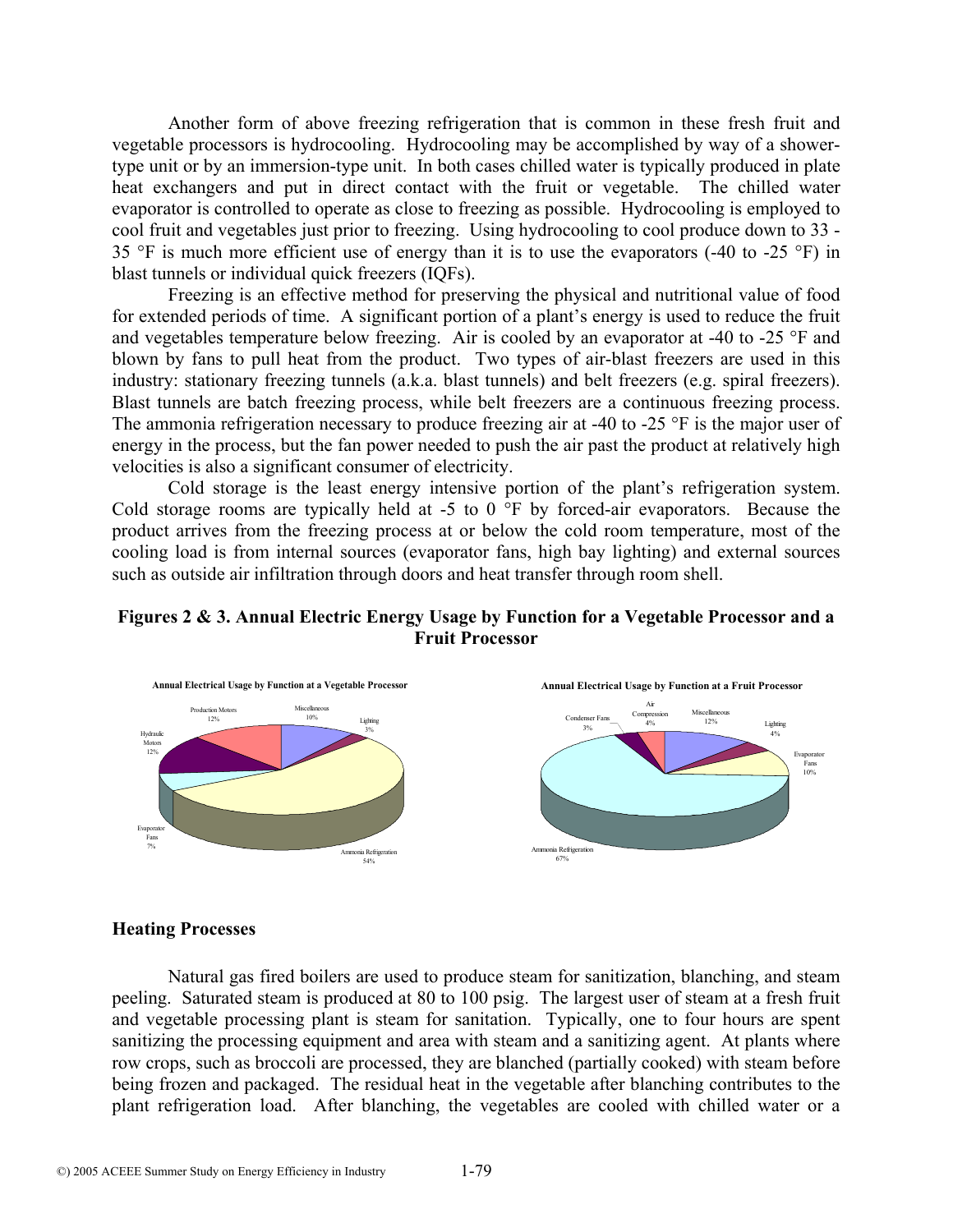combination of clean plant water and chilled water. Some vegetables, such as onions and bell peppers, are steam peeled, which is the direct application of steam to a vegetable with the purpose of soften its outer skin for later removal. Some specialty processors may roast vegetables such as bell peppers and onions. The whole vegetables are roasted with exposure to a gas-flame in a rotating steel cylinder.

#### **Other Energy Consuming Systems**

Other users of energy are pumps for process cooling water and wastewater treatment, hydraulic pumps for process machinery and conveyors, air compressors, and lighting in processing areas and cold storage rooms.

# **Major Opportunities to Cut Energy Operating Costs**

For the seven fruit and vegetable processing plants analyzed and included in this paper, the energy consumption, energy costs, and refrigeration capacity of the plants varied from very large (37.1 million kWh per year) to very small (4.8 million kWh per year). Two of the audited plants are large enough to be separated into their own class, while the five smaller plants are of the same comparable size (i.e. energy usage and electric demand). The average characteristics of both "Large" and "Small" processing plants are shown in Table 1 below.

| TABLE 1 - SUMMARY OF LARGE AND SMALL PLANT CHARACTERISTICS |                       |                     |  |
|------------------------------------------------------------|-----------------------|---------------------|--|
| <b>Average Value</b>                                       | <b>Large Plant</b>    | <b>Small Plant</b>  |  |
| Annual Electrical Energy Usage                             | 29,000,000 kWh/yr     | 7,900,000 kWh/yr    |  |
| Maximum Electrical Demand                                  | 6,350 kW              | 1,780 kW            |  |
| Annual Gas Energy Usage                                    | $1,300,000$ therms/yr | $119,000$ therms/yr |  |
| Annual Total Energy Costs                                  | \$3,075,000/yr        | \$1,075,000/yr      |  |
| Refrigeration Compressor Capacity                          | $8,000$ hp            | $2,300$ hp          |  |
| Covered Area                                               | $625,000$ sq. ft.     | 139,000 sq. ft.     |  |

The large plants are characterized by huge processing capacity (up to 1 million pounds of produce per day) and processing dedicated to specific crops (e.g. tree fruits such as peaches and apricots). These large plants have very large ammonia refrigeration plants that include newer, more efficient compressors and evaporative condensers, and the equipment is better controlled and operated for lower energy consumption.

The smaller processing plants are characterized by processing lines designed to handle multiple crops, depending on the season. These smaller plants typically have multiple ammonia refrigeration systems (up to 4 at one plant) that are dedicated to a particular part of the production process (e.g. cold storage or an IQF). The ammonia refrigeration plants are often more than 40 years old, often lack instrumentation and monitoring equipment that can be read from a central location, and relied more on operator knowledge and experience for system performance than on automated controls.

Since the focus of the plant audits was limited to energy consumption, plant production figures were not made available to the audit team members. Benchmarking of the plants' productivity was not included in the original analyses and for that reason cannot be included in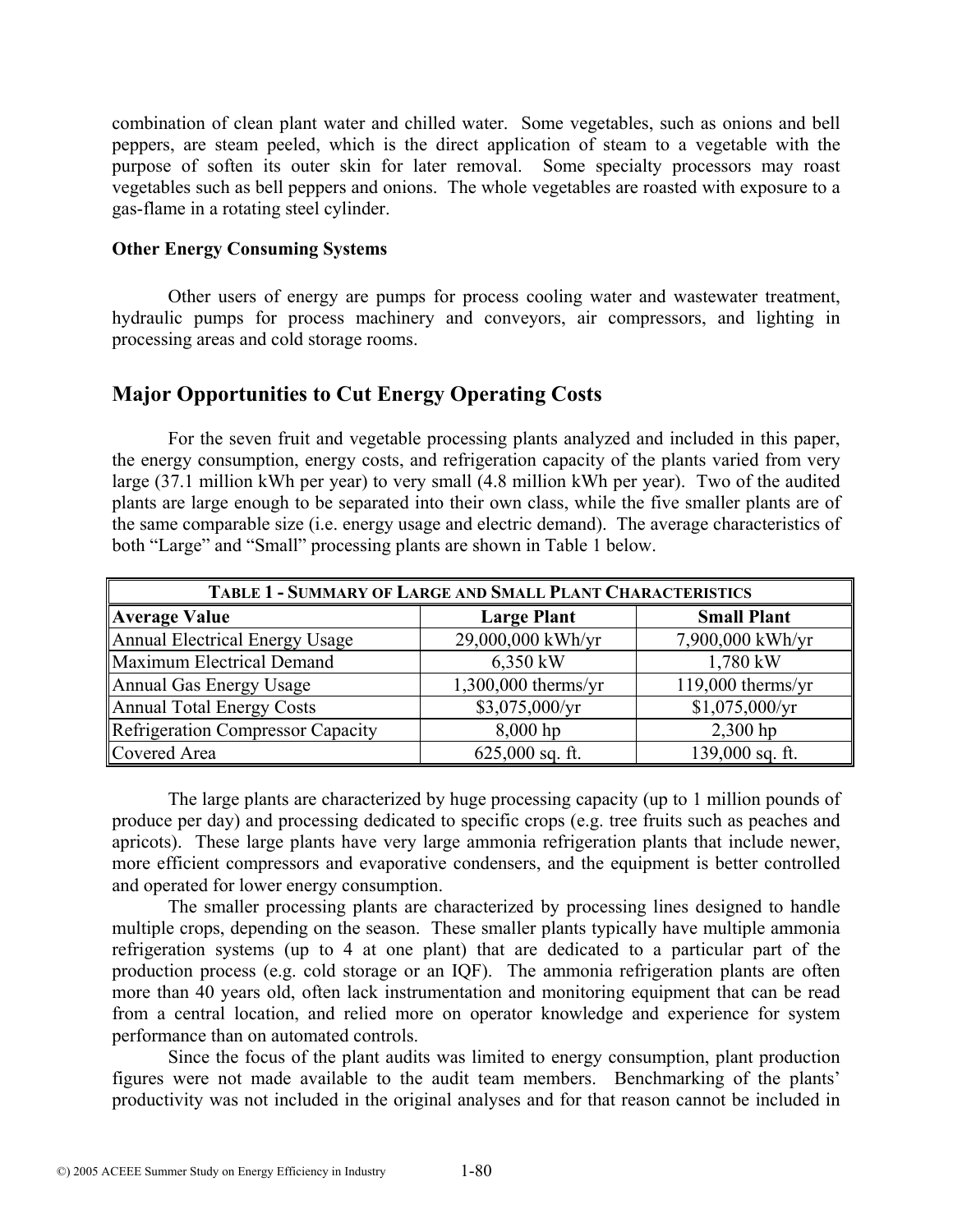this paper. The major opportunities to cut operating energy costs are discussed by system category as follows.

## **Refrigeration System Controls & Optimization**

Improvements in system controls and other optimizations have the benefit of increasing the refrigeration capacity and reducing the energy consumption of the existing refrigeration systems. Where applicable, major cost savings can be achieved by changing from timer-based defrost control scheme to the more energy efficient demand-based control. Another major control measure is to set the system head pressure based on the measured outdoor air wet-bulb temperature (a.k.a. floating head pressure control). System optimizations include subcooling in two-stage systems, reconfiguring condensers, and where possible increasing the suction pressure. The cost cutting measures listed in Tables 2 through 7 were all identified during the plant-wide assessments of the seven fruit and vegetable processors. The number in parenthesis indicates the number of times a measure was recommended in seven audits. No incentives were included in the economic payback analysis.

| TABLE 2 - SUMMARY OF REFRIGERATION SYSTEM CONTROLS & OPTIMIZATION MEASURES |                       |               |                |
|----------------------------------------------------------------------------|-----------------------|---------------|----------------|
| <b>Energy Efficiency Measure</b>                                           | <b>Energy</b>         | Demand        | Simple Payback |
| (# times)                                                                  | <b>Savings</b>        | <b>Saving</b> | <b>Period</b>  |
|                                                                            | (kWh/yr)              | (kW)          | (years)        |
| Demand-Based Defrost Control (5)                                           | $46,000 - 765,000$    |               | $0 - 6.0$      |
| Floating Head Pressure Control (4)                                         | $100,000 - 1,200,000$ | $16 - 319$    | $0 - 0.8$      |
| Ammonia Subcooling (2)                                                     | 230,000 - 585,000     | $27 - 67$     | 1.0            |
| Reconfigure Condensers (1)                                                 | 265,000               | 287           | 0.6            |
| Install an Intermediate Pressure Suction Line (1)                          | 44,000                | 10            | 2.3            |
| Increase Suction Pressure (1)                                              | 78,000                | 21            | 0              |
| Improved Precooling of Blanched Vegetables (1)                             | 156,000               | 65            | 0.8            |
| Two-Stage Compression Instead of One (1)                                   | 410,000               | 62            |                |

Table 2 shows that refrigeration system controls and optimization related measures typically have high energy, demand, and cost savings. Moderate implementation costs result in an average simple payback period of less than a year.

## **Refrigeration Equipment Upgrades**

Replacing existing refrigeration equipment can have the benefits of reduced energy consumption, improved reliability, and reduced maintenance costs. Each of the smaller processing plants had installed individual quick freezers (IQFs) fed by single-stage ammonia refrigeration system. Although lower at first cost, it was recommended to reconfigure these systems into two-stage systems with the addition of a second (or third) compressor, intercooler, and other equipment. A simple efficiency improvement involved increasing the insulation of pipes, tanks, and cold storage rooms and reducing the infiltration of warm air into refrigerated spaces. Increasing the evaporative condenser capacity and implementation of floating head control was recommended at three facilities. On two occasions, increasing the heat transfer area or changing the type of evaporators used in cold storage spaces improved their heat transfer rate, which allowed the refrigeration suction pressure in the low-temperature evaporators to be raised.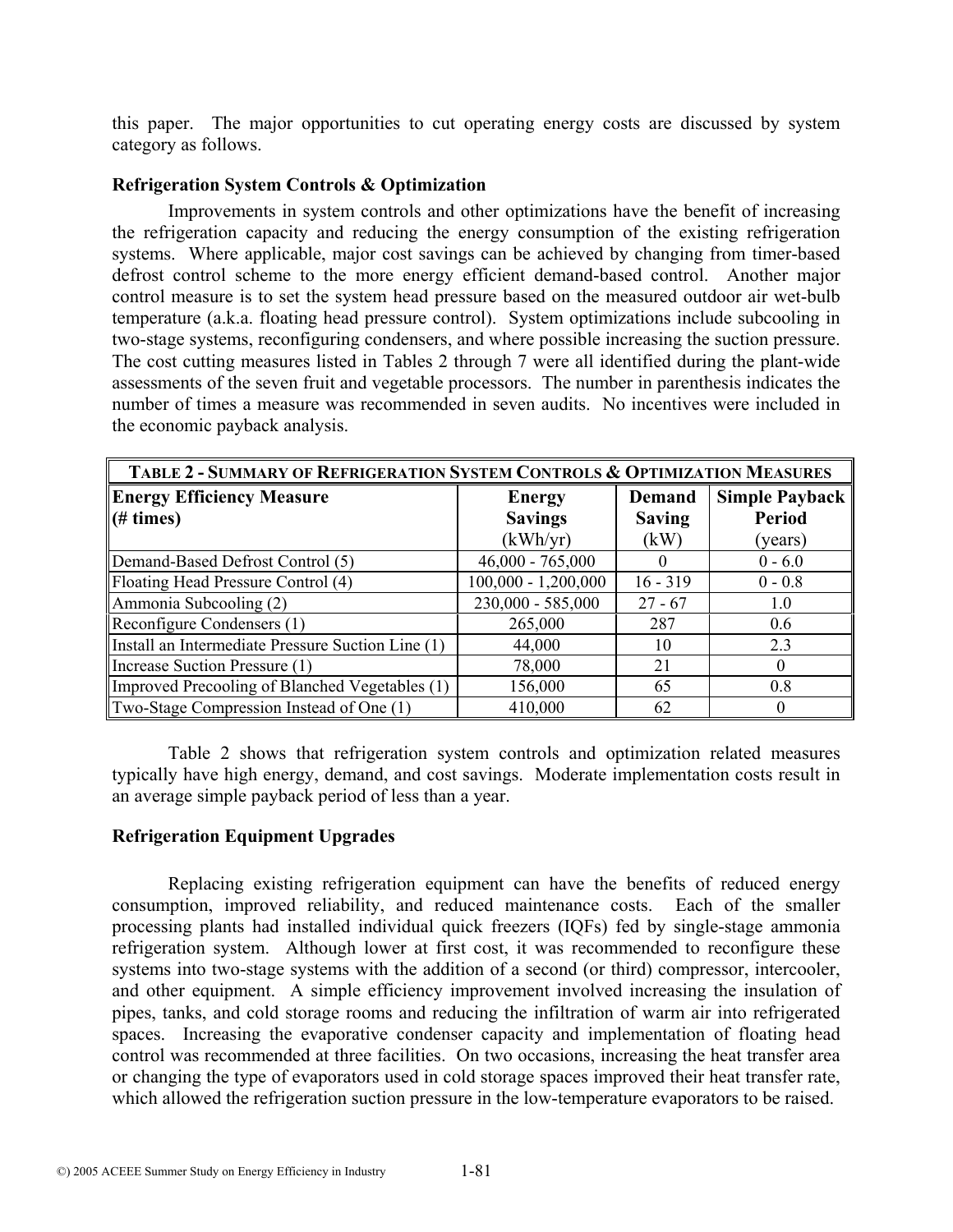| TABLE 3 - SUMMARY OF REFRIGERATION EQUIPMENT UPGRADE MEASURES |                     |               |                |
|---------------------------------------------------------------|---------------------|---------------|----------------|
| <b>Energy Efficiency Measure</b>                              | <b>Energy</b>       | <b>Demand</b> | Simple Payback |
| $\parallel$ (# times)                                         | <b>Savings</b>      | <b>Saving</b> | <b>Period</b>  |
|                                                               | (kWh/yr)            | (kW)          | (years)        |
| Reconfigure Refrigeration System into                         | $125,000 - 380,000$ | $28 - 153$    | $1.9 - 5.0$    |
| $\vert$ a Two-Stage System (5)                                |                     |               |                |
| Increasing Insulation $\&$                                    | $9,000 - 98,000$    | $0 - 11$      | $0.2 - 5.1$    |
| Reducing Infiltration $(4)$                                   |                     |               |                |
| Increasing the Evaporative                                    | $215,000 - 309,000$ | $25 - 58$     | $0.8 - 1.3$    |
| Condenser Capacity (3)                                        |                     |               |                |
| Increasing Evaporator Heat Transfer Rate (2)                  | $132,000 - 654,000$ | $15 - 75$     | $0.5 - 6.5$    |

Table 3 shows that measures involving the upgrading of refrigeration equipment typically have high energy, demand, and cost savings. Relatively high implementation costs result in an average simple payback period of about two years.

## **High Efficiency Lighting & Controls**

Although lighting is not a major cost for these facilities, opportunities were identified to reduce lighting energy usage by high efficiency lighting retrofits and lighting controls. Occupancy sensors, daylight sensors, and bi-level lighting controls on HID fixtures were typical recommendations at the audited plants. Installation of high efficiency T8 and T5 fluorescent fixtures, compact fluorescent lamps, and metal halide lighting were recommended where T12 fluorescent, incandescent, and halogen lighting was found.

| <b>TABLE 4 - SUMMARY OF HIGH EFFICIENCY LIGHTING &amp; CONTROLS MEASURES</b> |                                             |                                 |                                        |
|------------------------------------------------------------------------------|---------------------------------------------|---------------------------------|----------------------------------------|
| <b>Energy Efficiency Measure</b><br># times)                                 | <b>Energy</b><br><b>Savings</b><br>(kWh/yr) | Demand<br><b>Saving</b><br>(kW) | <b>Simple Payback</b><br><b>Period</b> |
| Controlling Existing Lighting (7)                                            | $8,000 - 50,000$                            | $2 - 12$                        | (years)<br>$0.5 - 5.0$                 |
| Install High Efficiency Lighting (5)                                         | $4,000 - 255,000$                           | 1 - 29                          | $1.0 - 2.2$                            |

Table 4 shows that lighting related measures have low-moderate energy, demand, and cost savings. Relatively moderate implementation costs result in an average simple payback period of about two years.

## **Motor Drives & Controls**

Opportunities to reduce the energy consumption of motors driving pumps, fans, blowers, hydraulic pumps, process machinery, and conveyors were identified at each of the audits. Application of variable frequency drives (VFDs) to control equipment serving a variable process load was recommended seven times. Using premium efficiency motors as standard efficiency motors burnout is recommended as a standard practice. In two cases, it was recommended to use VFDs to control the airflow of IQF blowers, which could result in substantial energy savings and increased productivity (reduction in product waste due to high air speed).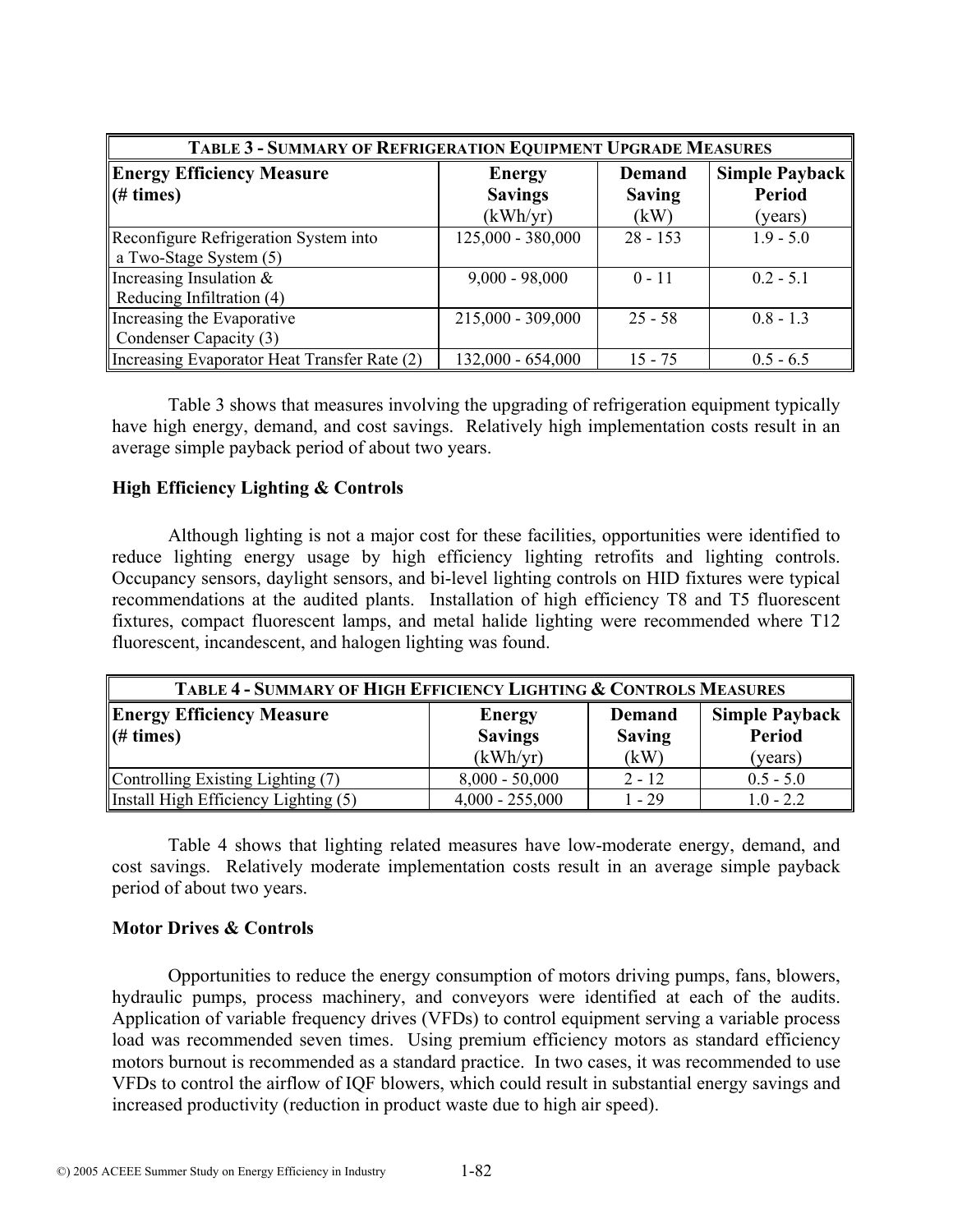| <b>TABLE 5 - SUMMARY OF MOTOR DRIVES AND CONTROL MEASURES</b> |                                 |                         |                                        |
|---------------------------------------------------------------|---------------------------------|-------------------------|----------------------------------------|
| <b>Energy Efficiency Measure</b><br>$(\# \times)$             | <b>Energy</b><br><b>Savings</b> | Demand<br><b>Saving</b> | <b>Simple Payback</b><br><b>Period</b> |
|                                                               | (kWh/yr)                        | (kW)                    | (years)                                |
| Controlling Motors with VFDs (7)                              | $42,000 - 168,000$              | $4 - 68$                | $0.8 - 2.8$                            |
| Install Premium Motors as Motors Burn Out (5)                 | $20,000 - 127,000$              | $2 - 20$                | $0.7 - 1.6$                            |
| Install Cogged-Type V-Belts (3)                               | 29,000 - 102,000                | $4 - 13$                | $0.3 - 0.8$                            |
| On/Off Motor Control (2)                                      | $15,000 - 46,000$               | $0 - 5$                 | $0 - 0.6$                              |

Table 5 shows that motor related measures typically have moderate energy, demand, and cost savings. Relatively low implementation costs result in an average simple payback period of less than a year.

#### **Steam Boiler Systems**

Opportunities to reduce the natural gas energy consumption of steam boilers were identified at many of the audits. Heat recovery from boiler stack economizers and installation of condensate return systems are significant opportunities for cutting the energy costs of a plant's steam system. Other measures such as tuning and adjusting the air-to-fuel ratio of the boilers, and automatic blowdown controls were also recommended.

| <b>TABLE 6 - SUMMARY OF STEAM BOILER SYSTEM MEASURES</b> |                                 |                         |                                 |
|----------------------------------------------------------|---------------------------------|-------------------------|---------------------------------|
| <b>Energy Efficiency Measure</b><br>$(\# \times)$        | <b>Energy</b><br><b>Savings</b> | Cost<br><b>Saving</b>   | Simple Payback<br><b>Period</b> |
|                                                          | (therms/yr)                     | $(\frac{\sqrt{3}}{yr})$ | (years)                         |
| Install a Condensate Return System (2)                   | $9,000 - 17,000$                | $4,000 - 14,000$        | $2.0 - 2.7$                     |
| Install Heat Recovery Economizer (2)                     | $5,000 - 48,000$                | $3,000 - 34,000$        | $0.9 - 6.3$                     |
| Tune and Adjust Air-to-Fuel Ratio (2)                    | $5,000 - 15,000$                | $3,000 - 11,000$        |                                 |
| Automatic Blowdown Controls (2)                          | $3,000 - 13,000$                | $3,000 - 9,000$         | $1.3 - 1.9$                     |

Table 6 shows that boiler related measures typically have modest natural gas energy and cost savings. Relatively moderate implementation costs result in an average simple payback period of between one and two years.

## **Time-Of-Use Cost Savings Strategies**

Opportunity to shift part or all of the cold storage refrigeration load out of the utility's summer "peak" demand period was identified at four of the audits. At two plants, this cost savings practice was already being implemented with much success. Load-shifting in frozen vegetable warehouses has been shown to save up to 56% of the total cooling costs without affecting food quality (Altwies, 1999).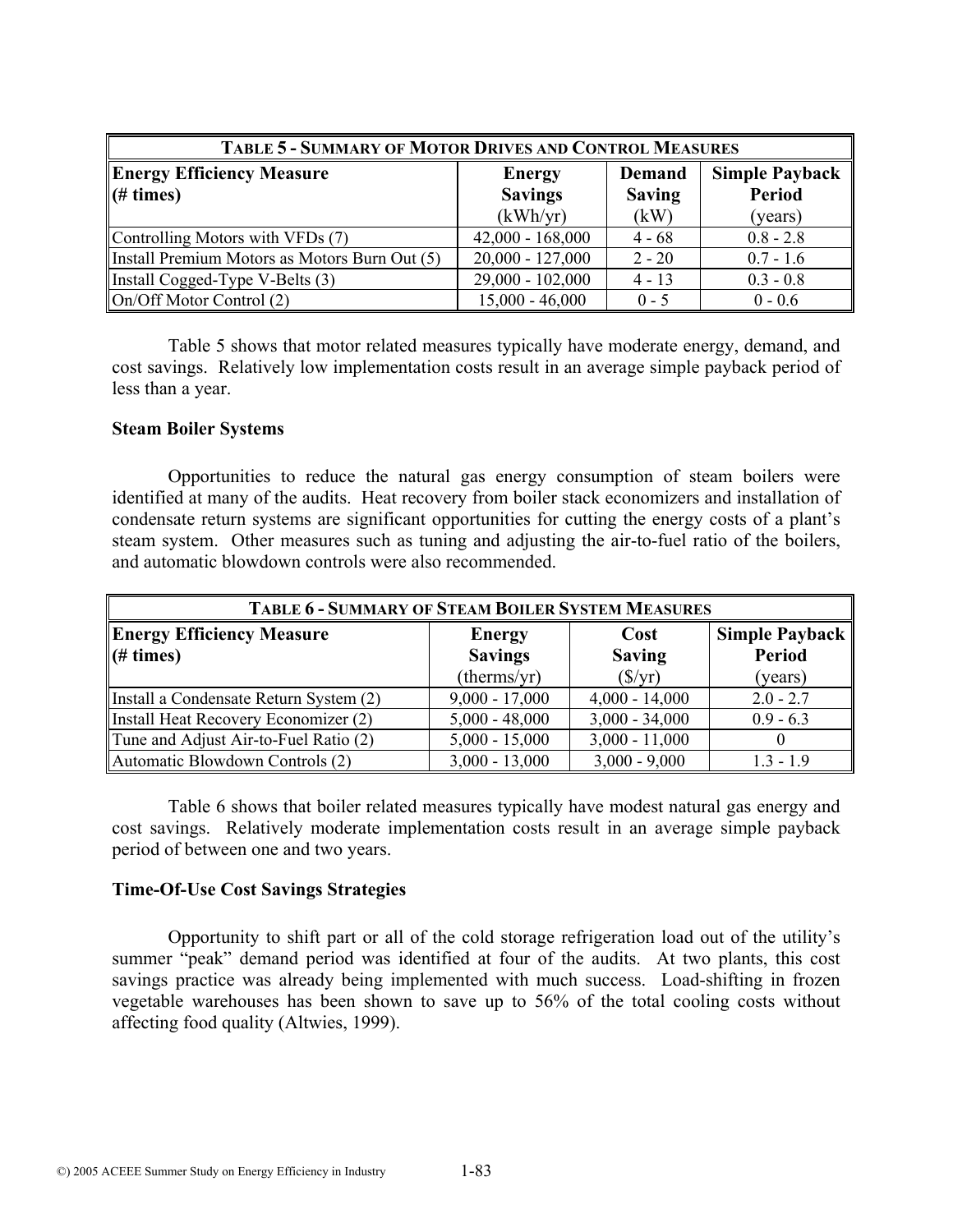| <b>TABLE 7 - SUMMARY OF TIME-OF-USE COST SAVINGS MEASURES</b>                           |                |                   |               |
|-----------------------------------------------------------------------------------------|----------------|-------------------|---------------|
| <b>Energy Efficiency Measure</b><br><b>Simple Payback</b><br><b>Peak Demand</b><br>Cost |                |                   |               |
| $\parallel$ (# times)                                                                   | <b>Savings</b> | <b>Saving</b>     | <b>Period</b> |
|                                                                                         | (kW)           | $(\frac{f}{f})$   | (years)       |
| Shift Refrigeration Load (4)                                                            | $155 - 600$    | $11,000 - 31,000$ |               |

Table 7 shows that refrigeration load shifting measures typically have significant demand and cost savings with little or no implementation cost.

The potential cost savings for energy efficiency measures was found to differ significantly between the large and small sized processing plants. Figures 4 and 5 illustrate which energy efficiency measure categories had the most impact on energy cost savings by typical plant size. The pie charts show energy cost savings for each measure category as a percentage of total energy cost savings for both small and large processing plants.

**Figure 4. Percentage of Energy Cost Savings by Measure Category for Small Plants**

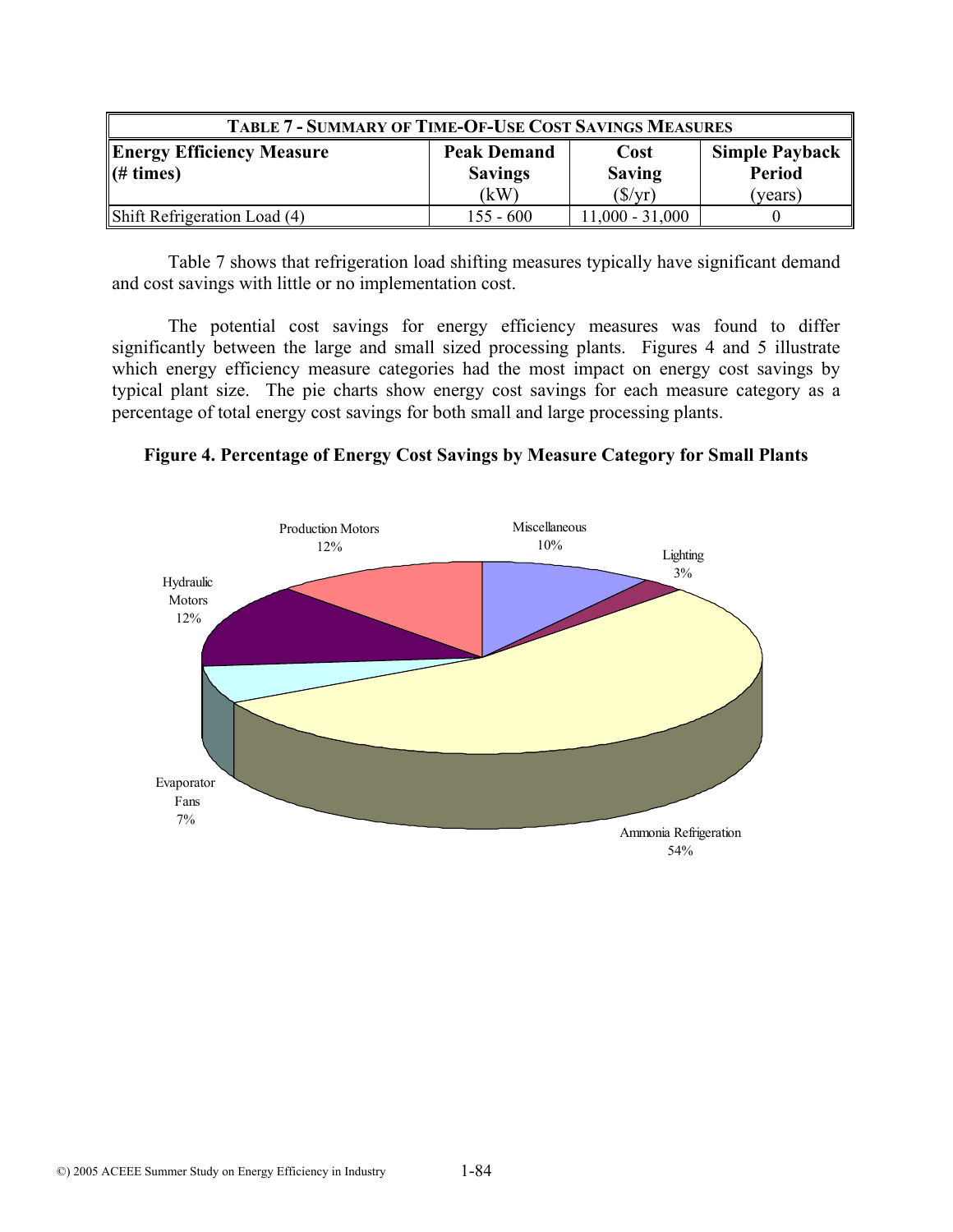

#### **Figure 5. Percentage of Energy Cost Savings by Measure Category for Large Plants**

Figure 4 shows that there is significant potential for energy cost savings in both the installation of high efficiency refrigeration equipment and in the optimization & control of the existing refrigeration systems at the smaller plants. The older vintage of compressors and controls in the ammonia refrigeration systems at the smaller plants made them ideal candidates for energy cost savings in these two measure categories. Substantial cost savings can also be found in the installation of motor drives & controls as well as time-of-use shifting strategies for the cold storage refrigeration systems.

Figure 5 shows that there is significant potential for energy cost savings in the optimization & control of the existing refrigeration systems at the large plants. The larger plants already had newer, more efficient compressors and condensers, but lacked integrated controls to control and optimize their operation as production loads and outdoor climate conditions changed. Substantial cost savings can also be found in the installation of motor drives & controls as well as boiler system improvements.

Table 8 shows the percentage of a plant's energy cost that the energy efficiency assessments indicated could be realized by implementing measures in the listed categories. The data shows that while both large and small size plants benefit from improving their refrigeration system control and optimization, only the small plants had significant potential cost savings in all of the measure categories. Overall, the small sized plants have greater opportunity for reducing their electrical cost than do the large sized plants (16.1% vs. 7.5%) as well as greater opportunity for reducing their natural gas cost than do the large sized plants (12.2% vs. 5.0%).